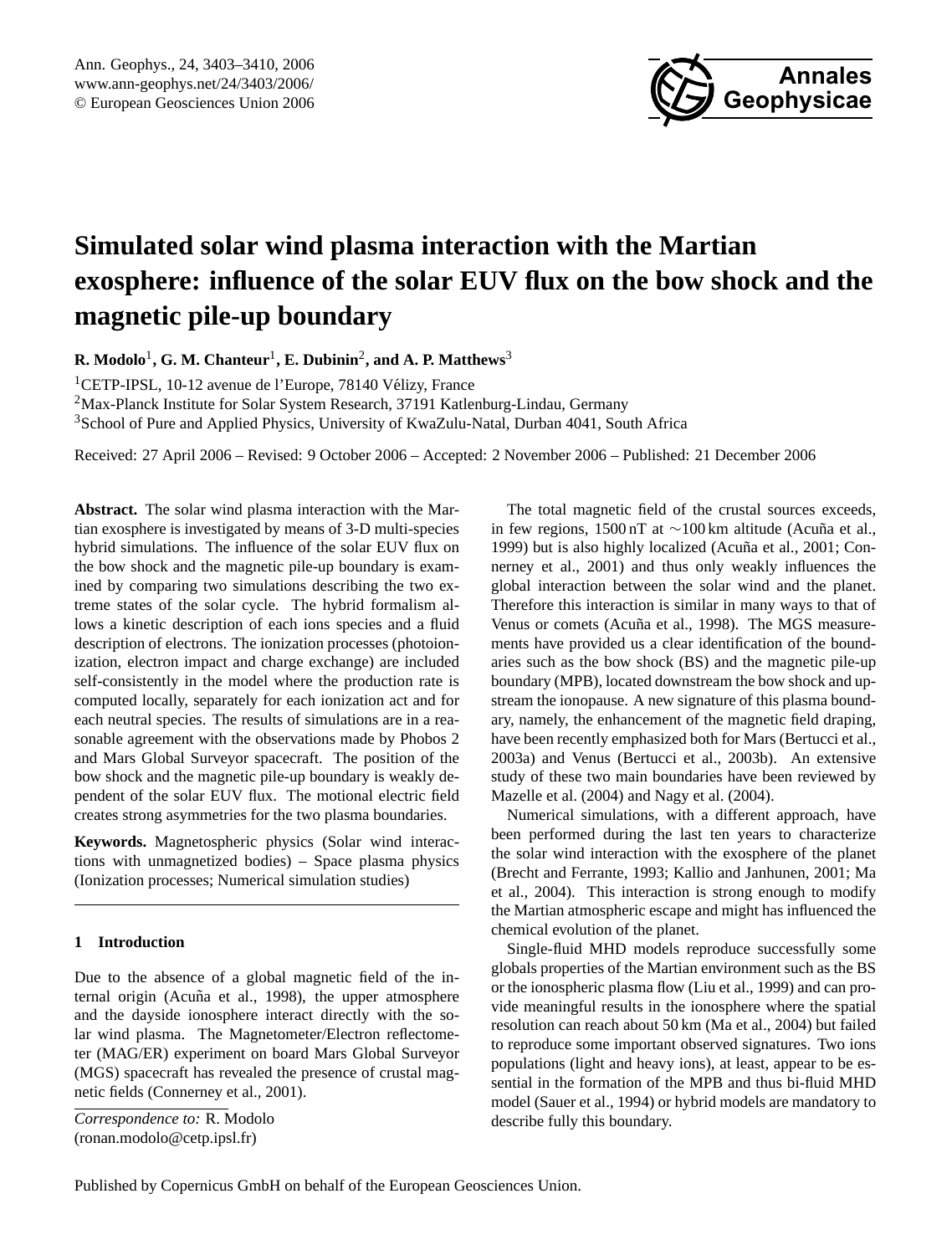This study is based on the development of an hybrid model which includes a kinetic description for ions, that allows a full description of the dynamics of each ion species. In this model a self consistent treatment of the ionization processes is involved and the ionization rates are not fixed but calculated locally and for each planetary ion species using the values of a neutral density, the ionization frequencies of the electron impact, photoionization and cross sections for charge exchange reactions. The planetary plasma is greatly modified by the solar EUV flux which changes the photoionization frequencies but also governs the extension of the neutral corona. We focus this study on the influence of the solar EUV flux on the location of two main plasma boundaries: the bow shock and the magnetic pile-up boundary. This work continues the previous paper [\(Modolo et al.,](#page-7-6) [2005\)](#page-7-6).

The paper is organized as follows: a brief description of the simulation model and the parameters used are presented in Sect. [2,](#page-1-0) while Sect. [3](#page-2-0) describes the influence of the solar EUV flux on the position and the shape of the bow shock (Sect. [3.1\)](#page-3-0) and the magnetic pile-up boundary (Sect. [3.2\)](#page-4-0). Results are compared to the observations made by the Phobos 2 and Mars Global Surveyor spacecraft.

## <span id="page-1-0"></span>**2 Simulation model**

Inertial lengths and gyrofrequencies of ions and electrons are the characteristic scales to describe the macro and microphysics of the interaction processes. So for instance, waves have been identifed upstream of the Martian BS at the local proton gyrofrequency and is associated with the pickup Mars neutral hydrogen exosphere [\(Brain et al.,](#page-6-7) [2002\)](#page-6-7), the thickness of the shock overshoot is about few ion inertial length (Tátrallyay et al., [1997\)](#page-7-7), while electrons seem to play a major role in the Martian aurorae recently observed with the Mars-Express spacecraft [\(Bertaux et al.,](#page-6-8) [2005\)](#page-6-8). In order to describe completely the plasma environment it is necessary to resolve the smaller length and time scales. Due to the computer limitations, a resolving on electron inertial lengths is not possible yet in global simulations. Simplifications and assumptions must be introduce to model the interaction. Since the plasma is governed by the ion dynamic and the typical length scale of the system is about few ion inertial length, a fully description of the ion species is essential but electrons can be characterized by a fluid, assuming that the spatial and temporal variations are greater than the typical electronic scales, this assumption defines the hybrid models.

A 3-D and multi-species hybrid model have been used to investigate the solar wind interaction with the Martian neutral environment. Ions are characterized by a gathering of macroparticles, describing the full dynamics of each ions species, while electrons are described by a massless fluid ensuring the conservation of the charge neutrality of the plasma, and contributing to the electronic pressure and the electric currents. The electronic temperature is determined by the equation of state  $P_e=n_e k_B T_e$  and the electronic pressure by assuming that the motion of the electron fluid is adiabatic with a polytropic index equal to 2. Solving the Faraday's law yields a time evolution of the magnetic field. The simulation model is based on the algorithm developed and tested by [Matthews](#page-7-8) [\(1994\)](#page-7-8).

The coordinate system used is such that the X axis points away from the Sun  $(X=V_{sw}/||V_{sw}||)$ , where  $V_{sw}$  is the solar wind velocity, the Y axis is toward the motional electric field, defined by  $E_{\text{conv}} = -V_{sw} \times B_{\text{IMF}}$  where  $B_{\text{IMF}}$  is the Interplanetary Magnetic Field (IMF), and Z completes the right-handed system. The angle between  $V_{sw}$  and  $B_{IMF}$ is a free parameter taken to 90° for this study. Simulations are computed on a 3-D uniform grid with a spatial resolution of 300 km (equals to twice the inertial length of the solar wind protons). The dimension of the simulation box is defined by  $-2.85 \le X \le +2.85$  Martian radii ( $R_M$ ) and  $-6.6 \le Y$ , Z $\le +6.6 R_M$ . The model includes a fully absorbing obstacle with a radius of 3400 km (ions which penetrate into the obstacle boundary are stopped). No crustal fields are presently taken into account and no particular condition on the electromagnetic field is imposed inside the obstacle. Open boundaries are used in the solar wind direction and periodic boundaries in the perpendicular directions (except for planetary ions which are escaping freely from the simulation domain).

The solar wind is described by two ion species  $(H<sup>+</sup>$  and  $He^{++}$  ions) while H<sup>+</sup> and O<sup>+</sup> ions represent the planetary plasma. Although alpha particles are a small fraction of the solar wind ions they contribute up to 20% of the solar wind momentum and can influence the overall dynamics of the plasma. In order to avoid of statistical problems the same number of macroparticles is used to describe protons and alpha particles, and we adjust the weight allocated to each macro-particle to preserve the physical density and the properties of the plasma.

The number of macroparticles per cell representing protons and alpha particles is equal to 2 for each species. The proton density is taken to  $2.3 \text{ cm}^{-3}$  and alpha particles contribute 5% of the solar wind density. The undisturbed velocity distribution function of the both ion species is assumed to be Maxwellian with a bulk velocity of 400 km s−<sup>1</sup> and temperatures are fixed to 5 eV for protons and 22 eV for alpha particles. We take the interplanetary magnetic field to 3 nT. With such parameters the Alfvén and the sound velocity are close to  $40 \text{ km s}^{-1}$ ; correspondingly, the Alfvén and the sound Mach number of the solar wind are almost equal to 10.

The Martian neutral environment is described by two coronae of atomic oxygen and hydrogen with a spherical symmetry. The density profile of atomic hydrogen is given by the simplified Chamberlain's expression. The density and the temperature at the exobase are the key parameters which govern the density profile and we have adopted the values given by [Krasnopolsky](#page-7-9) [\(1993a](#page-7-9)[,b\)](#page-7-10). Oxygen profile density is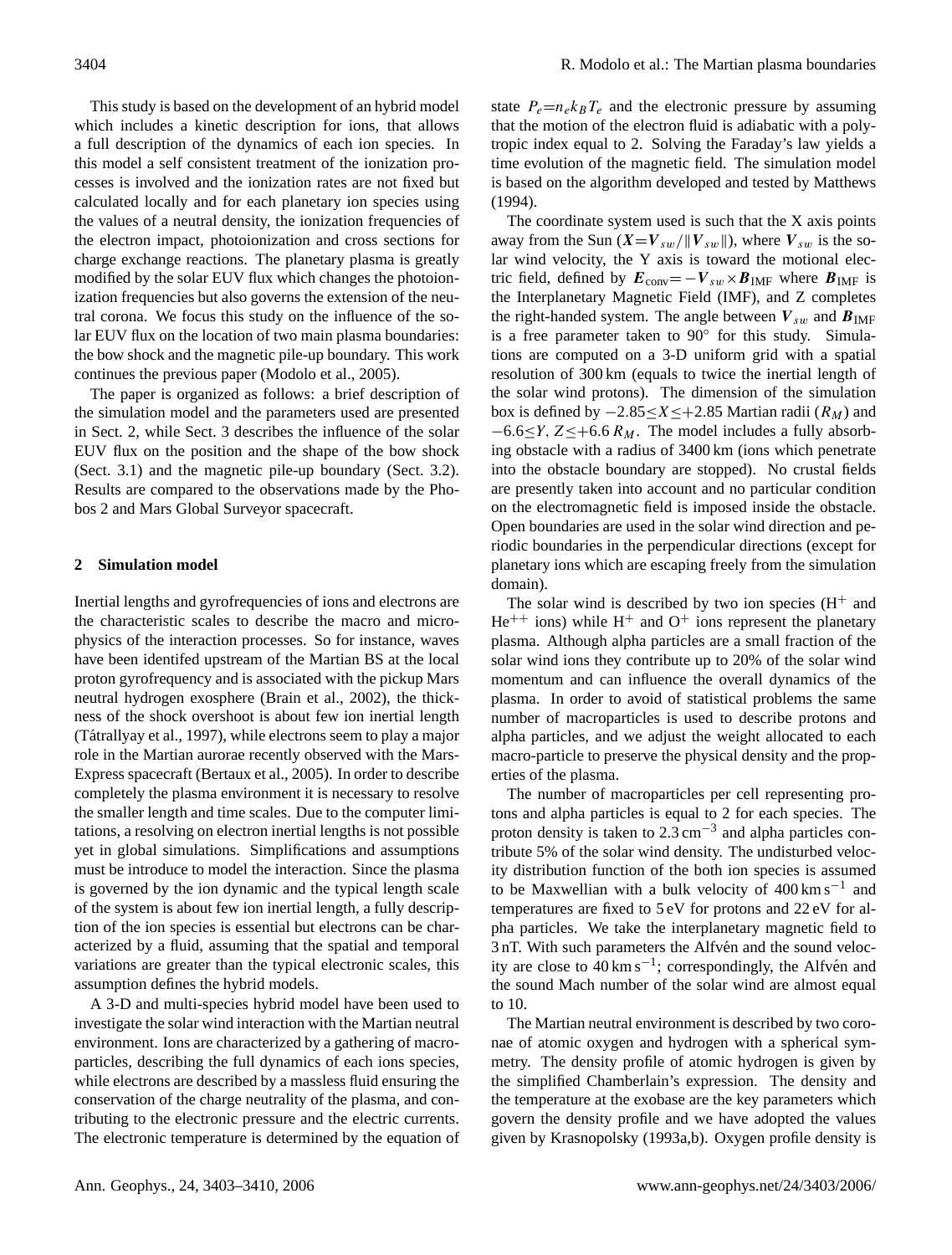derived from Monte Carlo simulation computed by [Kim et al.](#page-7-11) [\(1998\)](#page-7-11), for the supra-thermal oxygen population, and from the atmospheric model for cold oxygen atoms [\(Krasnopol](#page-7-12)[sky and Gladstone,](#page-7-12) [1996\)](#page-7-12). The neutrals are ionized by solar EUV, electron impact and charge exchange processes. A more detailed description of the model as well as density profiles for the hydrogen and oxygen coronae are given in [\(Mod](#page-7-6)[olo et al.,](#page-7-6) [2005\)](#page-7-6). The solar EUV flux does not only change the photoionisation frequency, but also influences the extension of the coronae. To investigate the effect of this factor on the Martian environment, the simulations carried out for two extreme values of the solar cycle activity are compared.

### <span id="page-2-0"></span>**3 Simulation results**

The influence of the solar EUV flux on the plasma environment of Mars has been discussed in the previous paper [\(Modolo et al.,](#page-7-6) [2005\)](#page-7-6). We have shown that the solar activity strongly affects the Martian environment and the loss of planetary ions, contributing to the atmospheric erosion. The effect of the solar EUV flux on the location and shape of two main boundaries: the bow shock (BS) and the magnetic pile-up boundary (MPB) is now investigated. The simulation program is run from time  $t\simeq 0$  s to  $t\simeq 1000$  s and a quasi-stationnary solution is reached around time  $t \approx 450$  s. The simulation results are presented at time  $t \approx 520$  s and are similar to snapshots of the state of the simulation.

In order to discuss the main features of the plasma boundaries, we examine the results of 2-D cuts from the simulation domain: the XY plane containing the solar wind bulk velocity  $V_{SW}$  and the motional electric field  $E_{conv}$ , and the XZ plane containing  $V_{SW}$  and the interplanetary magnetic field  $\mathbf{B}_{\text{IMF}}$ . Figures [1a](#page-2-1) and [1b](#page-2-1) display the magnetic field intensity, for a period of minimum solar EUV flux, in the XY and XZ planes, respectively. Magnetic field lines pile-up against the obstacle on the dayside and drape around the planet producing two magnetic lobes at the nightside. Figures [1c](#page-2-1) and [1d](#page-2-1) present the total magnetic field, for a maximum solar EUV flux, in the XY and XZ plane.

Two distinct boundaries are observed in Figs. [1:](#page-2-1) the bow shock, separating the solar wind and the magnetosheath, and characterized by a strong jump of the magnetic field value, and the magnetic pile-up boundary, where the a second strong jump of the magnetic field in front of the obstacle is noticed. The magnetic pile-up boundary separates the magnetosheath from the magnetic pile-up region (MPR), dominated by planetary ions. The solid and dashed black curves depict the fits to the MGS observations for BS and MPB [\(Vi](#page-7-13)[gnes et al.,](#page-7-13) [2000\)](#page-7-13). Since [Vignes et al.](#page-7-13) [\(2000\)](#page-7-13) have assumed a cylindrical symmetry of the boundaries, we use the same fits for the both planes.

The magnetic field strength jumps by a factor 3 at the subsolar shock and climbs sharply to about of 15 nT in the magnetic barrier above the obstacle. Due to a numerical diffusion



<span id="page-2-1"></span>**Fig. 1.** Maps of the magnetic field strength at solar minimum condition (panels **(a)** and **(b)**) and at solar maximum condition (panels **(c)** and **(d)**). Panels (a) and (c) display the total magnetic field in the planes containing the solar wind velocity and the motional electric field, while panels (b) and (d) show the total magnetic field in the plane containing the the solar wind velocity and the interplanetary magnetic field. The solid and the dashed black curves represent fits to the observations made by Phobos 2 and MGS, for respectively the bow shock and the MPB [\(Trotignon et al.,](#page-7-14) [2006\)](#page-7-14).

and a finite grid size, the simulated magnetic field intensity is lower than in the observations where the magnetic field magnitude can reach 25–30 nT in the MPR bounded by the MPB [\(Bertucci et al.,](#page-6-4) [2003a\)](#page-6-4). The numerical diffusion allows to the magnetic field lines to penetrate slightly inside the obstacle. Future simulations, with a better spatial resolution and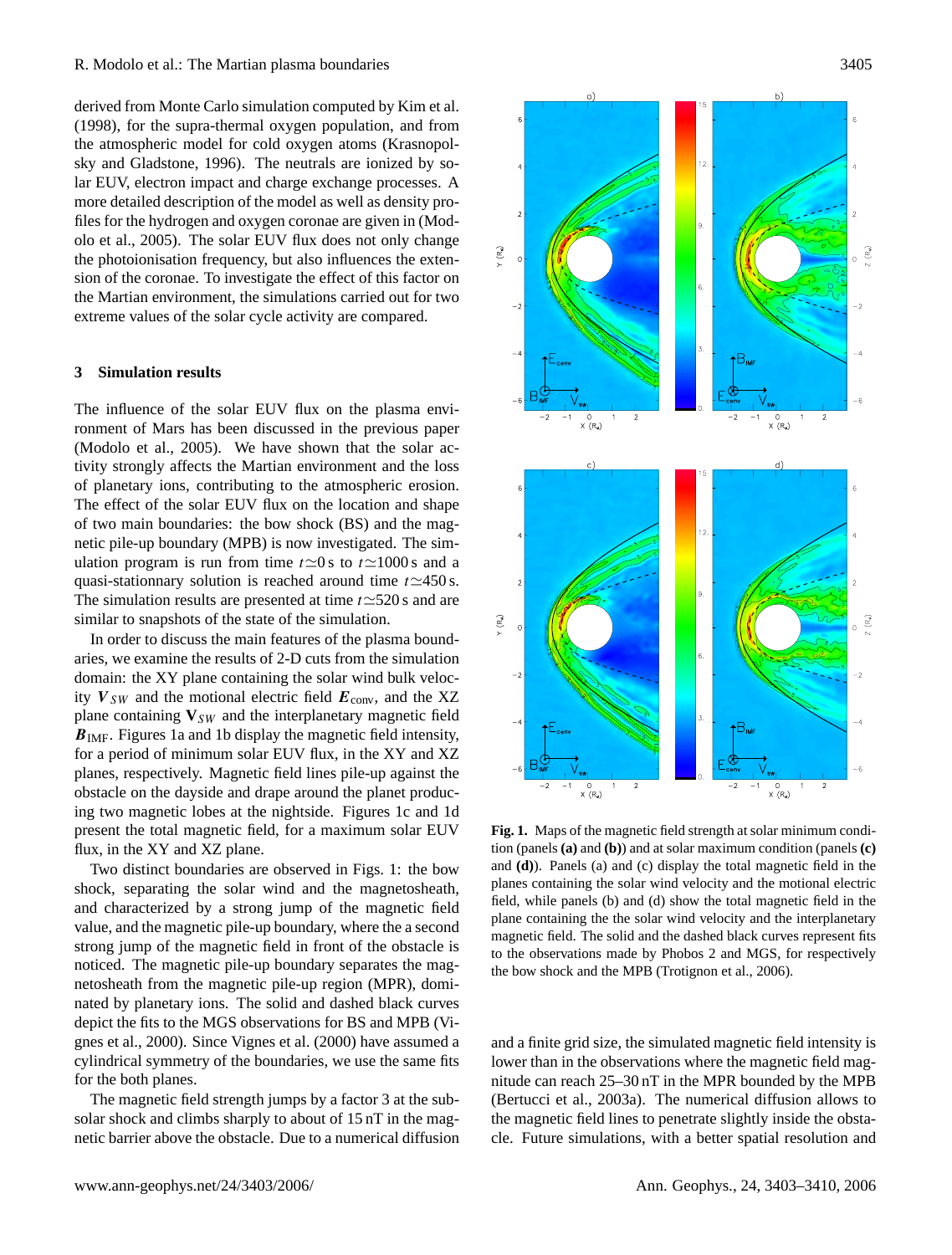including the crustal magnetic field, should improve this issue. By comparing the XZ maps of the total magnetic field in minimum and maximum solar condition (Figs. [1a](#page-2-1), 1b and [1c](#page-2-1), 1d), no clear differences have been found, suggesting that the global magnetic environment in the vicinity of Mars is weakly dependent of the solar EUV flux.

# <span id="page-3-0"></span>3.1 The bow shock

A strong asymmetry in the magnetic field intensity is observed in the XY plane (Fig. [1a](#page-2-1)), while the field distribu-tion in the XZ plane (Fig. [1b](#page-2-1))  $|B|$  is almost symmetric. This asymmetry is attributed to the action of the motional electric field on the planetary ions which gain the momentum mainly in the positive Y direction, i.e. the motional electric field convection, breaks the symmetry. In these simulations, the shock is found to be farther from the planet in the opposite direction of the motional electric field that is in agreement with the previous hybrid simulations computed for Mars and Venus [\(Moore et al.,](#page-7-15) [1991;](#page-7-15) [Brecht and Ferrante,](#page-6-6) [1993;](#page-6-6) [Shimazu,](#page-7-16) [2001;](#page-7-16) [Kallio and Janhunen,](#page-7-17) [2002\)](#page-7-17). However Phobos 2 observations [\(Dubinin et al.,](#page-6-9) [1998\)](#page-6-9) and, more recently, the MGS observations [\(Vignes et al.,](#page-7-18) [2002\)](#page-7-18) showed that the shock is observed at larger distances in the hemisphere in which the motional electric field is pointed out. A similar behaviour have been observed for the Venusian BS [\(Alexander et al.,](#page-6-10) [1986\)](#page-6-10). Authors suggest that mass loading of pick-up oxygen ions may produce this asymmetry, since planetary ions are accelerated mainly along the motional electric field. For the Martian bow shock, the observed asymmetry between the two hemispheres is weak: the average difference between the distance to the shock for the two hemispheres is about 0.2  $R_M$  [\(Vignes et al.,](#page-7-18) [2002\)](#page-7-18). Let remarks that these studies are based from a single spacecraft observations, and thus an assumption of a stationary IMF is needed to compare the influence of the IMF, and the motional electric field, with the bow shock distance to the planet. Though the simulations show a strong asymmetry of the oxygen ion fluxes [\(Mod](#page-7-6)[olo et al.,](#page-7-6) [2005,](#page-7-6) see Figs. 5c and 5d), the BS is found to be farther in the opposite direction. Further investigations are required to rule out the effect of a numerical contribution which can explain the difference between the observations and the simulations: a best description of the Martian ionosphere combined to a whole and realistic 3-D neutral corona in the simulations is probably necessary.

Fine and complex structure of the BS, like multiple shock waves, are displayed in Fig. [1.](#page-2-1) The origin of these features is currently unknown. The width of one structure is about 600– 900 km, which corresponds to 2–3 grid cells, and 4–6 proton Larmor radius. Effect of a finite grid size is not excluded and more investigations are required. Analogous structures are recognized in the solar wind proton and alpha particle density variations which are closely linked [\(Modolo et al.,](#page-7-6) [2005\)](#page-7-6). This splitting of the BS have been also identified in bi-fluid simulations [\(Sauer et al.,](#page-7-19) [1996\)](#page-7-19) and in hybrid simulations [\(Moore et al.,](#page-7-15) [1991;](#page-7-15) [Shimazu,](#page-7-16) [2001\)](#page-7-16) but was not reliably experimentally observed in space, perhaps due to the inability to separate spatial structures and temporal variations of the BS with a single spacecraft. Further examinations are planned to study the persistence of such structures to different cell size and a different solar wind composition (without alpha particles).

A reasonable agreement is found between the location of BS in the simulations and observations (Table [1\)](#page-4-1). Two parameters are used:  $R_{SD}$  which is the distance along the X axis from the center of the planet to the maximum value reached at the shock and  $R_{TD}$  which is the distance, along the Z axis (not including the asymmetry of the shock observed along the Y axis), from the center of the planet to the maximum value reached at the shock in the terminator plane.  $R_{SD}$  and  $R_{TD}$  refer to the nomenclature defined by [Trotignon et al.](#page-7-14) [\(2006\)](#page-7-14). The position of the different boundaries is estimated from the simulations at more or less one grid size (0.09  $R_M$ ). The interplanetary magnetic field (IMF) in the simulation is perpendicular to the plasma flow, and thus not follow the Parker spiral. This choice is motivated by the simplifaction of the simulation analysis and the understanding of the draping of the magnetic field. Although the chosen IMF is not the ideal average value, it is not unsual to find a similar case. Short term variations of IMF are important and the magnetic field can change from one direction to the opposite direction in few minutes: see for example solar wind data measured by the ACE spacecraft (and companions papers [Stone et al.,](#page-7-20) [1998\)](#page-7-20) available through NOAA [\(http://sec.noaa.gov/ace/ACErtsw](http://sec.noaa.gov/ace/ACErtsw_home.html) home.html). The BS and MPB observations may cover a large range of IMF directions, including the case of this study. The influence of the IMF on the plasma environment in the vicnity of Mars will be discussed in a future publication.

The simulated shock is found to be slightly farther from the planet than the shock fit from the MGS observations, nevertheless we estimate that the relative deviation on  $R_{SD}$  and  $R_{TD}$  parameters is less than 8%.

The solar wind interaction with Mars displays Venus-like features [\(Cloutier et al.,](#page-6-11) [1999\)](#page-6-11), but some difference have also been noticed. In the case of the solar wind interaction with Venus, the location of the BS is very sensitive to the upstream solar wind parameters, the orientation of the interplanetary magnetic field, and the solar cycle and the solar EUV flux [\(Russell et al.,](#page-7-21) [1988\)](#page-7-21). On the other hand, although the location of the Martian BS has been found to be highly variable, the solar activity and the solar EUV flux does not play a decisive role on the BS variations. By comparison of the Phobos 2 data, obtained at the maximum solar activity, and the first MGS results at the minimum solar activity, the mean location of the Martian BS appears to be independent of the solar cycle [\(Vignes et al.,](#page-7-13) [2000\)](#page-7-13). The simulation results occur in agreement with the Phobos 2 and MGS observations. The subsolar and the terminator positions of the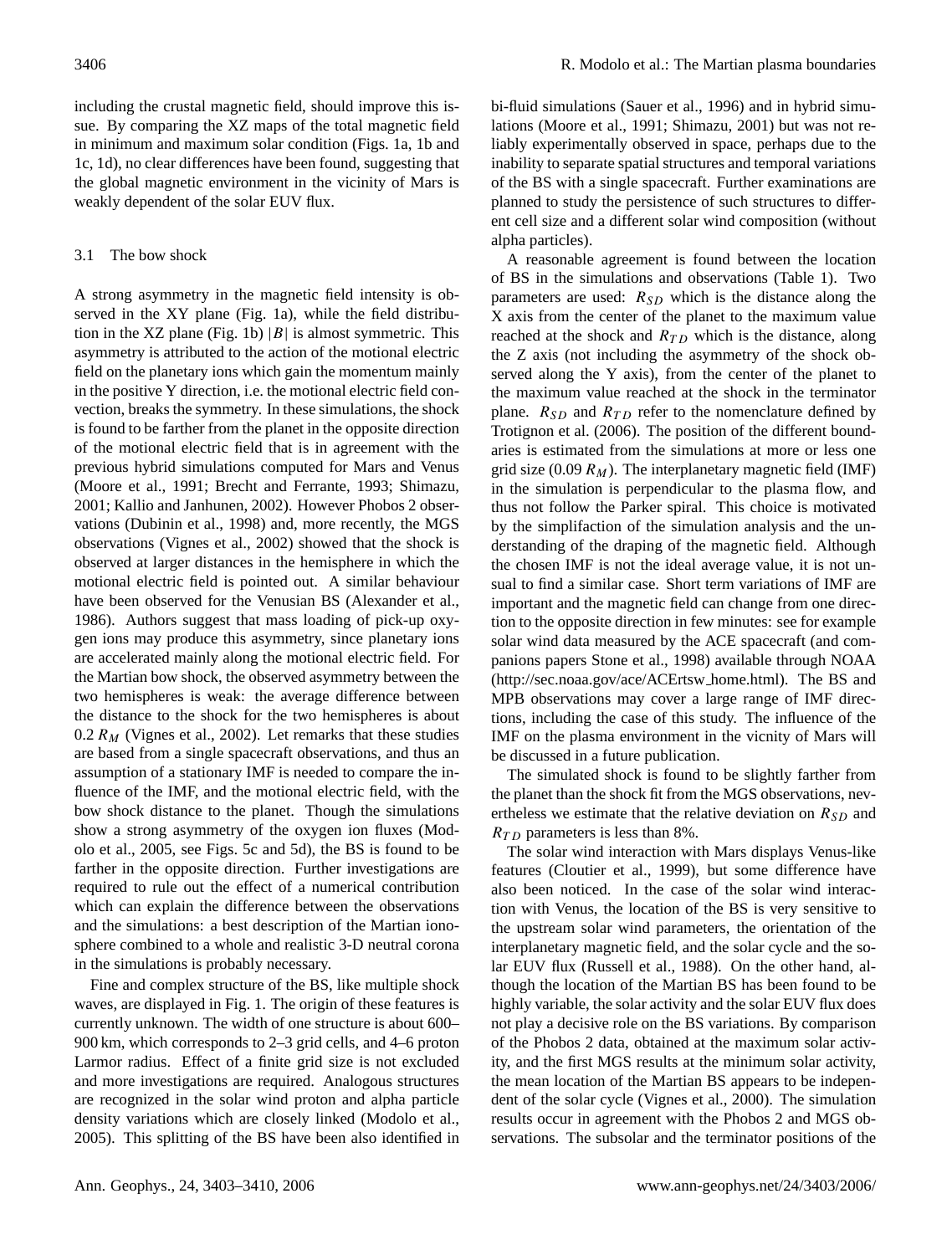<span id="page-4-1"></span>**Table 1.** Comparison of the BS position between the Phobos 2 and MGS observations and simulations for solar minimum and maximum conditions.

|                            | $R_{SD} (R_M)$  | $R_{TD}$ $(R_M)$ |
|----------------------------|-----------------|------------------|
| fits from Phobos 2 and MGS | $1.63 \pm 0.01$ | $2.63 \pm 0.01$  |
| Solar min (Simulation)     | $1.72 \pm 0.09$ | $2.73 \pm 0.09$  |
| Solar max (Simulation)     | $1.76 + 0.09$   | $2.64 \pm 0.09$  |

BS are roughly the same for solar minimum and maximum conditions (Table [1\)](#page-4-1).

Figure [2](#page-4-2) shows a comparison of the total magnetic field and the magnetic field components at solar minimum and solar maximum along a circular Phobos-2 like orbit (r=2.8  $R_M$ ) in the XZ plane. The simulated magnetic field component are presented in the Mars ecliptic coordinate system used by [Luhmann et al.](#page-7-22) [\(1991\)](#page-7-22) for a better comparison with the Phobos 2 observations.

The BS is easily identified by a sharp jump in the magnetic field value. The BS location corresponds approximately to the intersection between the circular orbit and the terminator plane. The draping of the magnetic field around the planet is clearly displayed in Fig. [2,](#page-4-2) with the presence of two magnetotail lobes with the opposite polarity. The two lobes are almost symmetric in this plane and a cross-tail current sheet is apparent. These results are in a good agreement with the Phobos 2 observations (Fig. [2](#page-4-2) in [Luhmann et al.,](#page-7-22) [1991\)](#page-7-22) and with simulations made by [Kallio and Janhunen](#page-7-17) [\(2002\)](#page-7-17). Another interesting point of this figure is the behaviour of the magnetic field components with a solar EUV change. The red and blue curves, corresponding to the simulation results for the maximum and minimum solar EUV flux, respectively, are very similar. The global position and the morphology of the BS, the magnetosheath and the tail lobes are weakly dependent on the solar EUV flux. Althoug a mass loading and the production rate of oxygen ions are greater for maximum solar EUV flux, the density variations of the planetary plasma between minimum and maximum solar conditions are not sufficient to have an impact on the position and the shape of the BS.

### <span id="page-4-0"></span>3.2 The MPB

The MPB is a thin, sharp and permanent plasma boundary located downstream of the BS and upstream of the ionopause [Vignes et al.](#page-7-13) [\(2000\)](#page-7-13). The magnetic field lines pile up and drape around the planet with a strong enhancement [\(Bertucci](#page-6-5) [et al.,](#page-6-5) [2003b,](#page-6-5)[a,](#page-6-4) [2005a\)](#page-6-12). This boundary can be identified by a generally sharp increase of the magnetic field, a strong diminution of variability of the magnetic field magnitude and orientation with respect to the magnetosheath, and a sharp decrease of electron suprathermal electron flux [\(Bertucci](#page-6-12)



<span id="page-4-2"></span>**Fig. 2.** Comparison between the total magnetic field and the magnetic field components observed by the Phobos 2 spacecraft (top) (reproduced from [Luhmann et al.,](#page-7-22) [1991\)](#page-7-22) and the simulation results (bottom) plotted in the Mars ecliptic coordinate system. The simulated magnetic field is shown at the minimum (curve in blue) and maximum (curve in red) solar EUV flux as a function of the angle measured from the –X direction along a circular orbit with a radius of 2.8  $R_M$  in the XZ simulation-plane (similar to the Phobos 2 orbit).

[et al.,](#page-6-12) [2005a\)](#page-6-12). In the simulations the MPB is also well identified from a jump in the magnetic field intensity. In addition, close to this boundary a change in the plasma composition occurs and planetary ions dominate downstream the MPB [\(Lundin et al.,](#page-7-23) [1991;](#page-7-23) [Dubinin et al.,](#page-6-13) [1996;](#page-6-13) [Modolo et al.,](#page-7-6)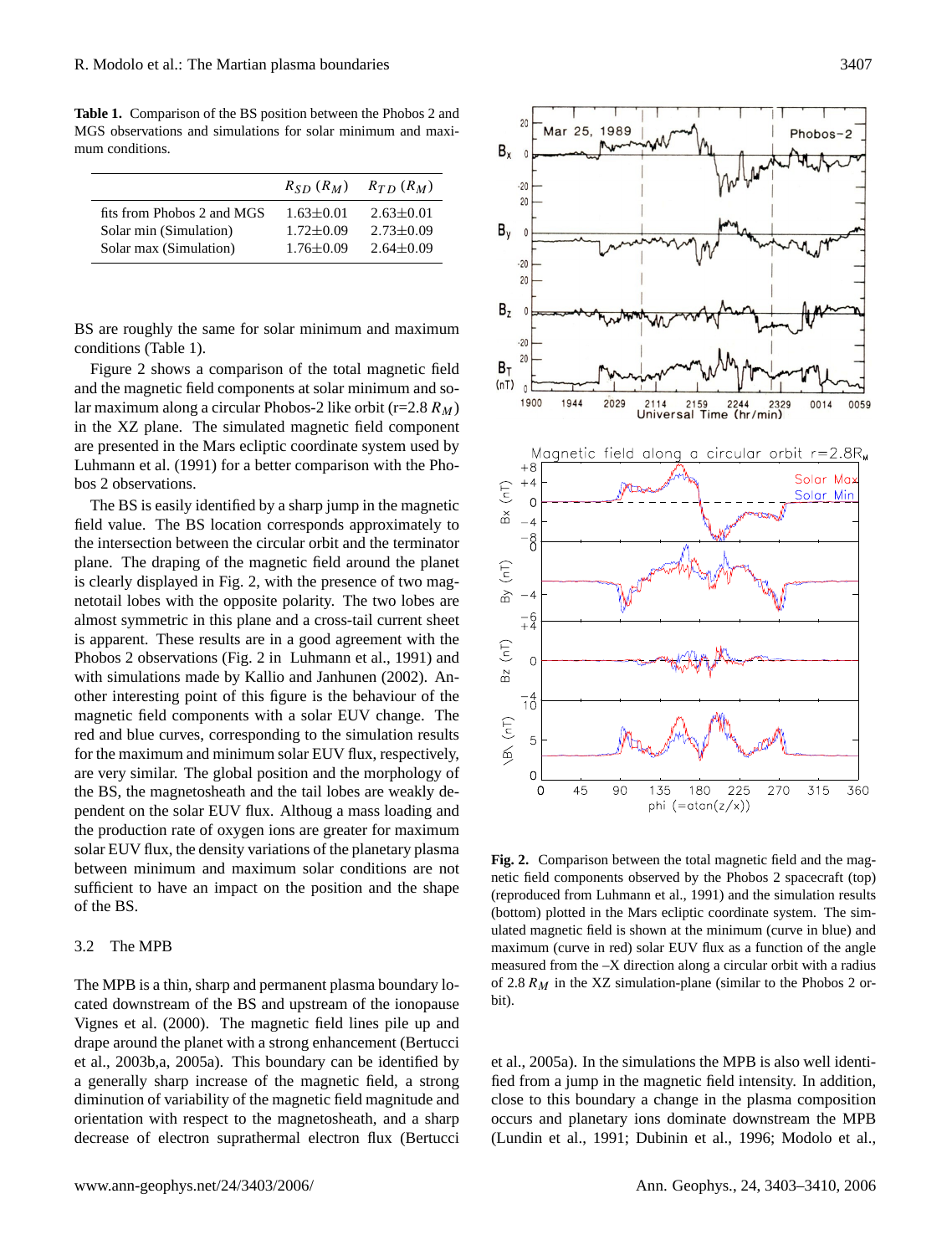<span id="page-5-0"></span>**Table 2.** Comparison between the fits from the Phobos2 and MGS observations [\(Trotignon et al.,](#page-7-14) [2006\)](#page-7-14) and simulated MPB locations at minimum and maximum solar EUV fluxes.

|                        | $R_{SD} (R_M)$  | $R_{TD}$ $(R_M)$ |
|------------------------|-----------------|------------------|
| fits from MGS          | $1.25 + 0.03$   | $1.44 \pm 0.03$  |
| Solar min (Simulation) | $1.29 \pm 0.09$ | $1.41 \pm 0.09$  |
| Solar max (Simulation) | $1.29 \pm 0.09$ | $1.36 \pm 0.09$  |

[2005;](#page-7-6) [Fedorov et al.,](#page-6-14) [2006\)](#page-6-14). Figure [1](#page-2-1) clearly displays the MPB and, similar to the BS features, a strong asymmetry is marked in the XY plane while the XZ plane is nearly symmetric. The maximum of the magnitude of the MPB is reached in the hemisphere in which the motional electric field is pointed out. In the opposite hemisphere the magnetic signature of the MPB is almost absent and the MPB does not seem to be characterized by a jump in the magnetic field intensity. Analogous asymmetry have been reported by [\(Mazelle et al.,](#page-7-0) [2004,](#page-7-0) see Figs. 6 and 7) in the previous hybrid simulations performed by [Brecht](#page-6-15) [\(2002\)](#page-6-15). The MGS observations show a similar asymmetry [\(Vennerstrom et al.,](#page-7-24) [2003\)](#page-7-24).

Meanwhile this model does not take into account the crustal magnetic field, the position and the shape of the MPB obtained from the simulations are in a reasonable agreement with the fits from the MGS observations [\(Trotignon et al.,](#page-7-14) [2006,](#page-7-14) cf. Table [2\)](#page-5-0). The crustal magnetic field will be included in a future study, with an improved spatial resolution of 150 km accompanied with a better description of the ionosphere. Note here that [Crider et al.](#page-6-16) [\(2002\)](#page-6-16) and Dubinin et al.  $(2006)$ <sup>[1](#page-5-1)</sup> have reported a dependence of the MPB position on the presence of crustal fields.

Another magnetic signature of the MPB associated to a change in the magnetic field topology suggested by [Bertucci](#page-6-4) [et al.](#page-6-4) [\(2003a,](#page-6-4)[b,](#page-6-5) [2005b\)](#page-6-17) is not so obvious in the simulations. Although a draping enhancement is identified downstream the MPB, it appears that the difference between the diagnostic proposed by [Bertucci et al.](#page-6-4) [\(2003a\)](#page-6-4) and performed in the magnetosheath and downstream the MPB is not so significant. Numerical diffusion, smoothing and poor spatial resolution limit a variability of the magnetic field in the magnetosheath, both in the orientation and in the magnitude, and thus smooth the variations in the magnetic field topology.

Table [2](#page-5-0) compares the simulated MPB positions, both in maximum and minimum solar activity, with fits derived from the MGS observations. Similar to Table [1,](#page-4-1)  $R_{SD}$  and  $R_{TD}$  are the standoff distances to the MPB in the subsolar region and at the terminator along the Z axis. First, a good agreement between the simulations and observations is found on the location of the boundary. Secondly, the position of the MPB is



<span id="page-5-2"></span>**Fig. 3.** Magnetic field magnitude (black curves) and atomic oxygen density (red curves) along the Sun-Mars axis for both minimum (dashed curves) and maximum (solid curves) solar EUV flux. Vertical dotted lines indicate the subsolar positions of the bow shock and the magnetic pile-up boundary derived from the MGS observations.

weakly dependent on the solar EUV flux, that is in a concordance with the Phobos 2 and MGS observations [\(Trotignon](#page-7-14) [et al.,](#page-7-14) [2006\)](#page-7-14).

Figure [3](#page-5-2) displays the magnetic field intensity and the density profile in the oxygen corona along the Sun-Mars axis for both minimum and maximum solar EUV flux. Figure [3](#page-5-2) shows clearly that the MPB position is concomitant to a change in the oxygen density profile. The lower altitude part of the density profile describes the thermal oxygen population while the upper altitude part is associated to the suprathermal oxygen atoms. The MPB is located in the transition region. The thermal oxygen atmosphere is weakly dependent on the solar EUV flux and even an increase of the photoionization frequency by a factor 3 and the corresponding increase of the production rate of oxygen ions does not seem to be sufficient to push away the MPB significantly.

## **4 Conclusions**

A 3-D hybrid model has been used to characterize the two main Martian boundaries: the bow shock and the magnetic pile-up boundary. The production rates are computed locally and self-consistently in this model using the local neutral densities and ionization frequencies or cross-sections of the ionization processes, thus the mass loading is considered self-consistently. We have found that the locations of the simulated bow shock and the magnetic pile-up are in a good agreement with the fits from the Mars Global Surveyor observations for both the position and the shape.

A strong asymmetry has been noticed on both the bow shock and the magnetic pile-up boundary with respect to the motional electric field direction. Multiple shock structures have also been shown. Meanwhile the planetary plasma is very sensitive to the solar EUV flux [\(Modolo et al.,](#page-7-6) [2005\)](#page-7-6), the bow shock and the magnetic pile-up boundary are weakly

<span id="page-5-1"></span><sup>&</sup>lt;sup>1</sup>Dubinin, E. M., Fraenz, M., and Woch, J.: Plasma morphology at Mars, ASPERA-3 observations, Space Science Rev., submitted, 2006.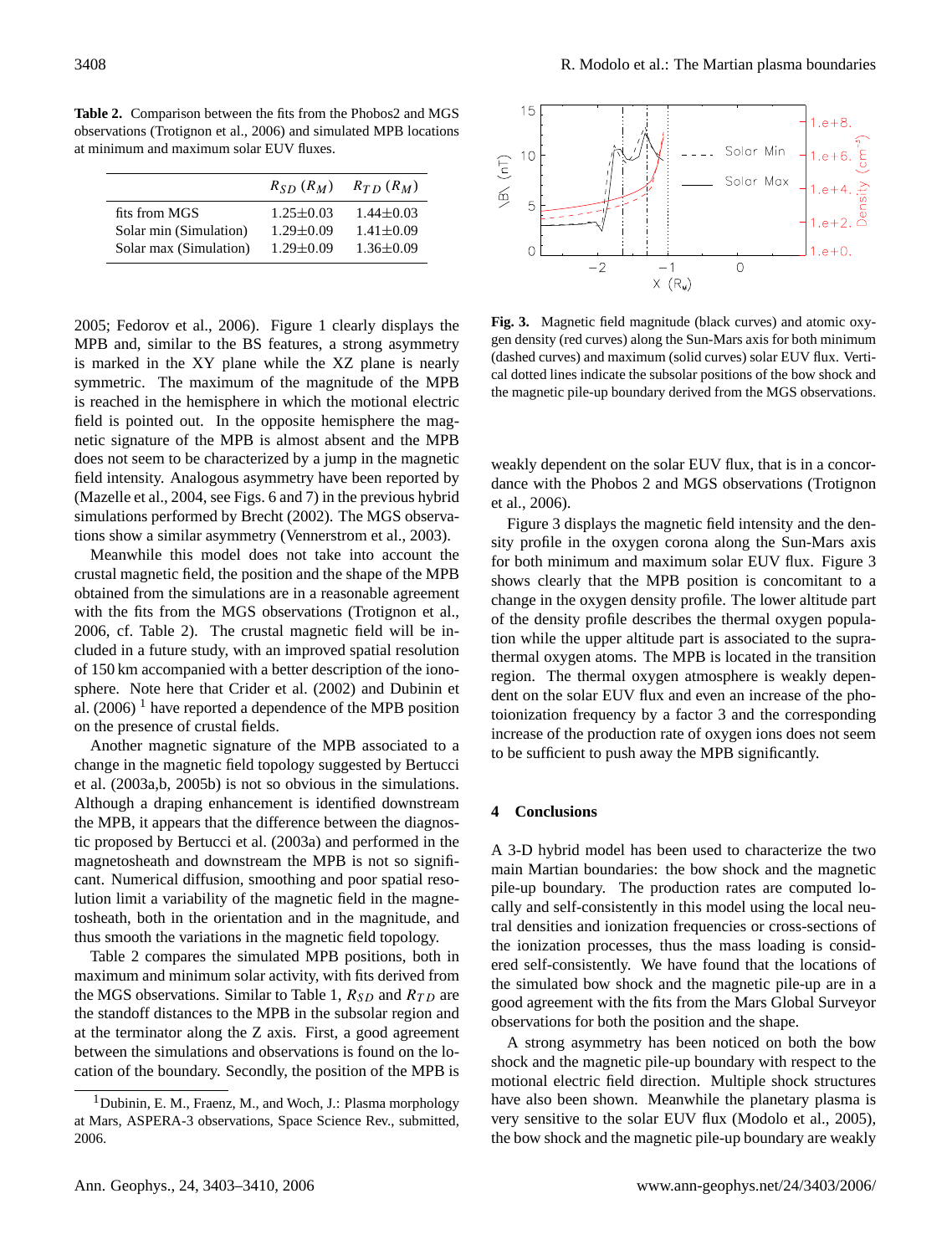dependent on this parameter that is in a concordance with the observations [\(Vignes et al.,](#page-7-13) [2000;](#page-7-13) [Trotignon et al.,](#page-7-14) [2006\)](#page-7-14). It is believed that the position of the "obstacle boundary" at Mars which controls the BS location coincides with the MPB. The situation with the MPB is more complicated since the origin of such a sharp boundary remains unclear yet.

Several more questions need to be investigated, and, particularly, a different asymmetry of the bow shock revealed in hybrid simulations and observations.

*Acknowledgements.* The authors wish to thank the Institut du Développement et des Ressources en Informatique Scientifique (IDRIS, Orsay, France) for the access to supercomputing facilities provided through project number 040294 "Modelisation et simula- ´ tion numérique des plasmas planétaires". The authors would also like to express their aknowlodgements to the reviewers for their helpful comments which contributed to clarify and improve this article.

Topical Editor I. A. Daglis thanks C. Mazelle and another referee for their help in evaluating this paper.

# **References**

- <span id="page-6-3"></span>Acuña, M. H., Connerney, J. E. P., Wasilewski, P., Lin, R. P., Mitchell, D., Anderson, K. A., Carlson, C. W., McFadden, J., Rème, H., Mazelle, C., Vignes, D., Bauer, S. J., Cloutier, P., and Ness, N. F.: Magnetic field of Mars: Summary of results from the aerobraking and mapping orbits, J. Geophys. Res., 106, 23 403– 23 418, e10, 2001.
- <span id="page-6-0"></span>Acuña, M. H., Connerney, J. E. P., Wasilewski, P., Lin, R. P., Anderson, K. A., Carlson, C. W., McFadden, J., Curtis, D. W., Mitchell, D., Reme, H., Mazelle, C., Sauvaud, J. A., d'Uston, C., Cros, A., Medale, J. L., Bauer, S. J., Cloutier, P., Mayhew, M., Winterhalter, D., and Ness, N. F.: Magnetic field and plasma observations at Mars: Initial results of the Mars Global Surveyor, Science, 279, 1679–1680, 1998.
- <span id="page-6-2"></span>Acuña, M. H., Connerney, J. E. P., Ness, N. F., Lin, R. P., Mitchell, D., Carlson, C. W., McFadden, J., Anderson, K. A., Reme, H., Mazelle, C., Vignes, D., Wasilewski, P., and Cloutier, P.: Global Distribution of Crustal Magnetization Discovered by the Mars Global Surveyor MAG/ER Experiment, Science, 284, 790–793, 1999.
- <span id="page-6-10"></span>Alexander, C. J., Luhmann, J. G., and Russell, C. T.: Interplanetary field control of the location of the Venus bow shock – Evidence for comet-like ion pickup, Geophys. Res. Lett., 13, 917– 920, 1986.
- <span id="page-6-8"></span>Bertaux, J.-L., Leblanc, F., Witasse, O., Quemerais, E., Lilensten, J., Stern, S. A., Sandel, B., and Korablev, O.: Discovery of an aurora on Mars, Nature, 435, 790–794, doi:10.1038/nature03603, 2005.
- <span id="page-6-4"></span>Bertucci, C., Mazelle, C., Crider, D. H., Vignes, D., Acuña, M. H., Mitchell, D. L., Lin, R. P., Connerney, J. E. P., Rème, H., Cloutier, P. A., Ness, N. F., and Winterhalter, D.: Magnetic field draping enhancement at the Martian magnetic pileup boundary from Mars global surveyor observations, Geophys. Res. Lett., 30(2), 1099, doi:10.1029/2002GL015713, 2003a.
- <span id="page-6-5"></span>Bertucci, C., Mazelle, C., Slavin, J. A., Russell, C. T., and Acuña, M. H.: Magnetic field draping enhancement at Venus: Evidence

for a magnetic pileup boundary, Geophys. Res. Lett., 30(17), 1876, doi:10.1029/2003GL017271, 2003b.

- <span id="page-6-12"></span>Bertucci, C., Mazelle, C., and Acuña, M. H.: Interaction of the solar wind with Mars from Mars Global Surveyor MAG/ER observations, J. Atmos.S.-P., 67, 1797–1808, doi:10.1016/j.jastp.2005.04.007, 2005a.
- <span id="page-6-17"></span>Bertucci, C., Mazelle, C., Acuña, M. H., Russell, C. T., and Slavin, J. A.: Structure of the magnetic pileup boundary at Mars and Venus, J. Geophys. Res. S. P., 110, 1209–+, doi:10.1029/2004JA010592, 2005b.
- <span id="page-6-7"></span>Brain, D. A., Bagenal, F., Acuña, M. H., Connerney, J. E. P., Crider, D. H., Mazelle, C., Mitchell, D. L., and Ness, N. F.: Observations of low-frequency electromagnetic plasma waves upstream from the Martian shock, J. Geophys. Res. S. P., 107, 9–1, doi:10.1029/2000JA000416, 2002.
- <span id="page-6-6"></span>Brecht, S. and Ferrante, J.: Global hybrid simulationof unmagnetizedd planets : comparison of Venus and Mars, J. Geophys. Res., 98, 17 251–17 262, 1993.
- <span id="page-6-15"></span>Brecht, S. H.: Numerical Techniques Associated with Simulations of the Solar Wind Interactions with Non-Magnetized Bodies, Atmospheres in the Solar System: Comparative Aeronomy, 141– 149, 2002.
- <span id="page-6-11"></span>Cloutier, P. A., Law, C. C., Crider, D. H., Walker, P. W., Chen, Y., Acuña, M. H., Connerney, J. E. P., Lin, R. P., Anderson, K. A., Mitchell, D. L., Carlson, C. W., McFadden, J., Brain, D. A., Reme, H., Mazelle, C., Sauvaud, J. A., d'Uston, C., Vi- ` gnes, D., Bauer, S. J., and Ness, N. F.: Venus-like interaction of the solar wind with Mars, Geophys. Res. Lett., 26, 2685–2688, doi:10.1029/1999GL900591, 1999.
- <span id="page-6-1"></span>Connerney, J. E. P., Acuña, M. H., Wasilewski, P. J., Kletetschka, G., Ness, N. F., Rème, H., Lin, R. P., and Mitchell, D. L.: The Global Magnetic Field of Mars and Implications for Crustal Evolution, Geophys. Res. Lett., 28, 4015–4018, doi:10.1029/2001GL013619, 2001.
- <span id="page-6-16"></span>Crider, D. H., Acuña, M. H., Connerney, J. E. P., Vignes, D., Ness, N. F., Krymskii, A. M., Breus, T. K., Reme, H., Mazelle, C., ` Mitchell, D. L., Lin, R. P., Cloutier, P. A., and Winterhalter, D.: Observations of the latitude dependence of the location of the martian magnetic pileup boundary, Geophys. Res. Lett., 29(8), 1170, doi:10.1029/2001GL013860, 2002.
- <span id="page-6-9"></span>Dubinin, E., Sauer, K., Delva, M., and Tanaka, T.: The IMF control of the Martian bow shock and plasma flow in the magnetosheath, Predictions of 3-D simulations and observations, Earth, Planets, and Space, 50, 873–882, 1998.
- <span id="page-6-13"></span>Dubinin, E. M., Sauer, K., and Lundin, R.: Plasma characteristics of the boundary layer in the Martian magnetosphere, J. Geophys. Res., 101, 27 061–27 075, 1996.
- <span id="page-6-14"></span>Fedorov, A., Budnik, E., Sauvaud, J.-A., Mazelle, C., Barabash, S., Lundin, R., Acuña, M., Holmström, M., Grigoriev, A., Yamauchi, M., Andersson, H., Thocaven, J.-J., Winningham, D., Frahm, R., Sharber, J. R., Scherrer, J., Coates, A. J., Linder, D. R., Kataria, D. O., Kallio, E., Koskinen, H., Säles, T., Riihelä, P., Schmidt, W., Kozyra, J., Luhmann, J., Roelof, E., Williams, D., Livi, S., Curtis, C. C., Hsieh, K. C., Sandel, B. R., Grande, M., Carter, M., McKenna-Lawler, S., Orsini, S., Cerulli-Irelli, R., Maggi, M., Wurz, P., Bochsler, P., Krupp, N., Woch, J., Fränz, M., Asamura, K., and Dierker, C.: Structure of the martian wake, Icarus, 182, doi:10.1016/j.icarus.2005.09.021, 329–336, 2006.